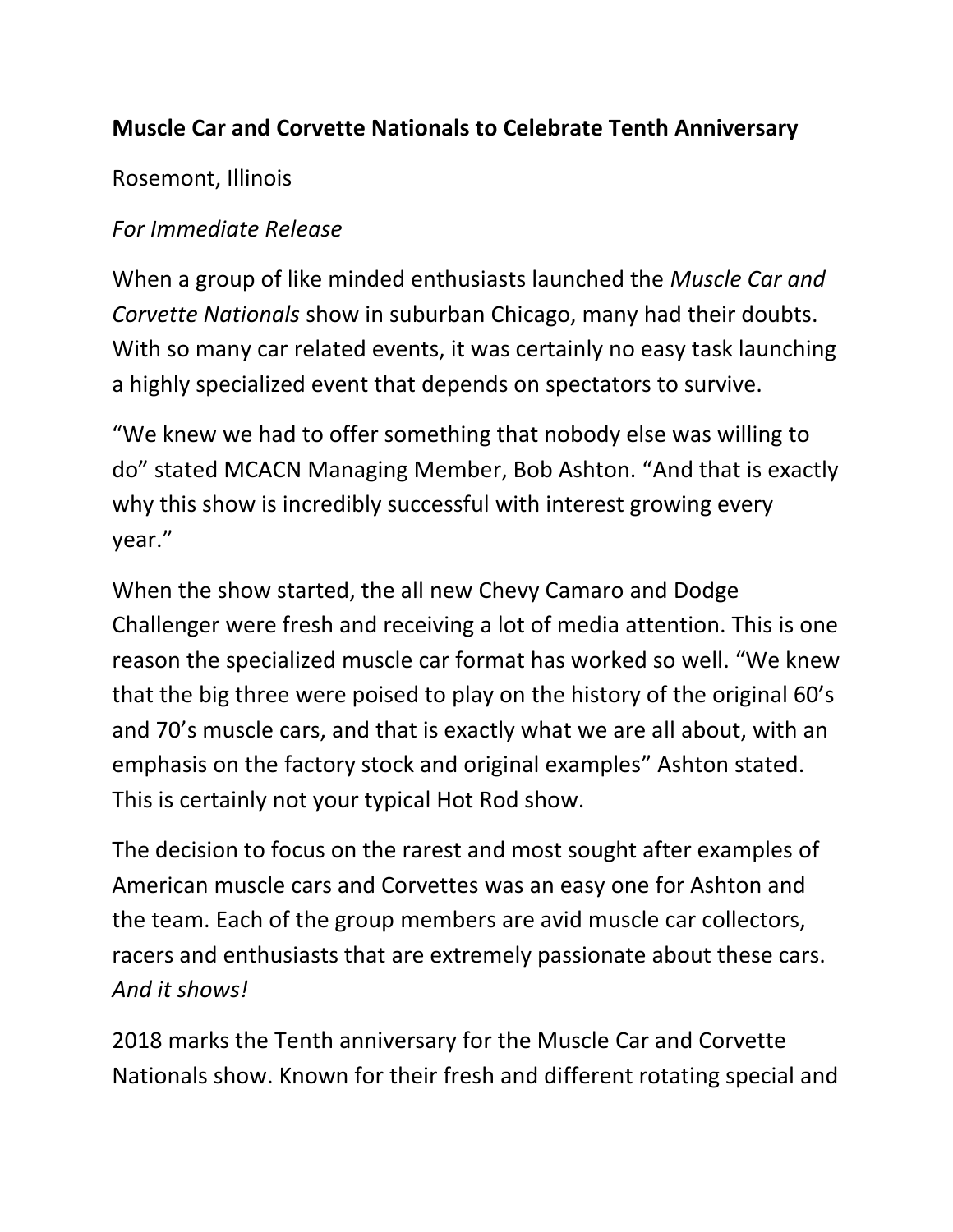invitational displays, this year will see several that will clearly be the largest gatherings ever under one roof. A  $50<sup>th</sup>$  anniversary display spotlighting the 1968 model year, dubbed The Class of '68, will have several "displays within the display" that are sure to be a hit. This includes a gathering of significant Hurst built 426 Hemi powered Dodge Darts and Barracudas. These purpose built drag cars are among the most sought after Mopars in the world, and the show will host more than a dozen. For the General Motors fan, the often overlooked Oldsmobile W31's from 68-70 will be on display. These "insurance beaters" were built as affordable alternatives, much like the Plymouth Roadrunner, and original examples are highly sought after. Other special displays will feature the ultra rare 1968 Hurst/Olds and Buick GS/X models.

Corvettes always play a key role in the MCACN show and several very special displays will be featured. The Corvette Legends Invitational will showcase the L/88 powered 68 and 69's, while the highly coveted Corvette Central Triple Diamond display and competition chronicles the history of the Corvette while recognizing the intense dedication to restoring and preserving these cars as they were originally assembled.

Ford fans will vie for the prestigious Pinnacle awards and certification, reserved for the best of the best that have already achieved SAAC and MCA Gold awards. Another display will feature the 1968.5 Cobra Jet Mustangs.

Premier Unveilings have become a signature feature for the show, and 2018 will not disappoint. Handpicked by the MCACN team, each of these cars is being shown for the *very first time* after extensive restorations and they come to the show from across the country. Not